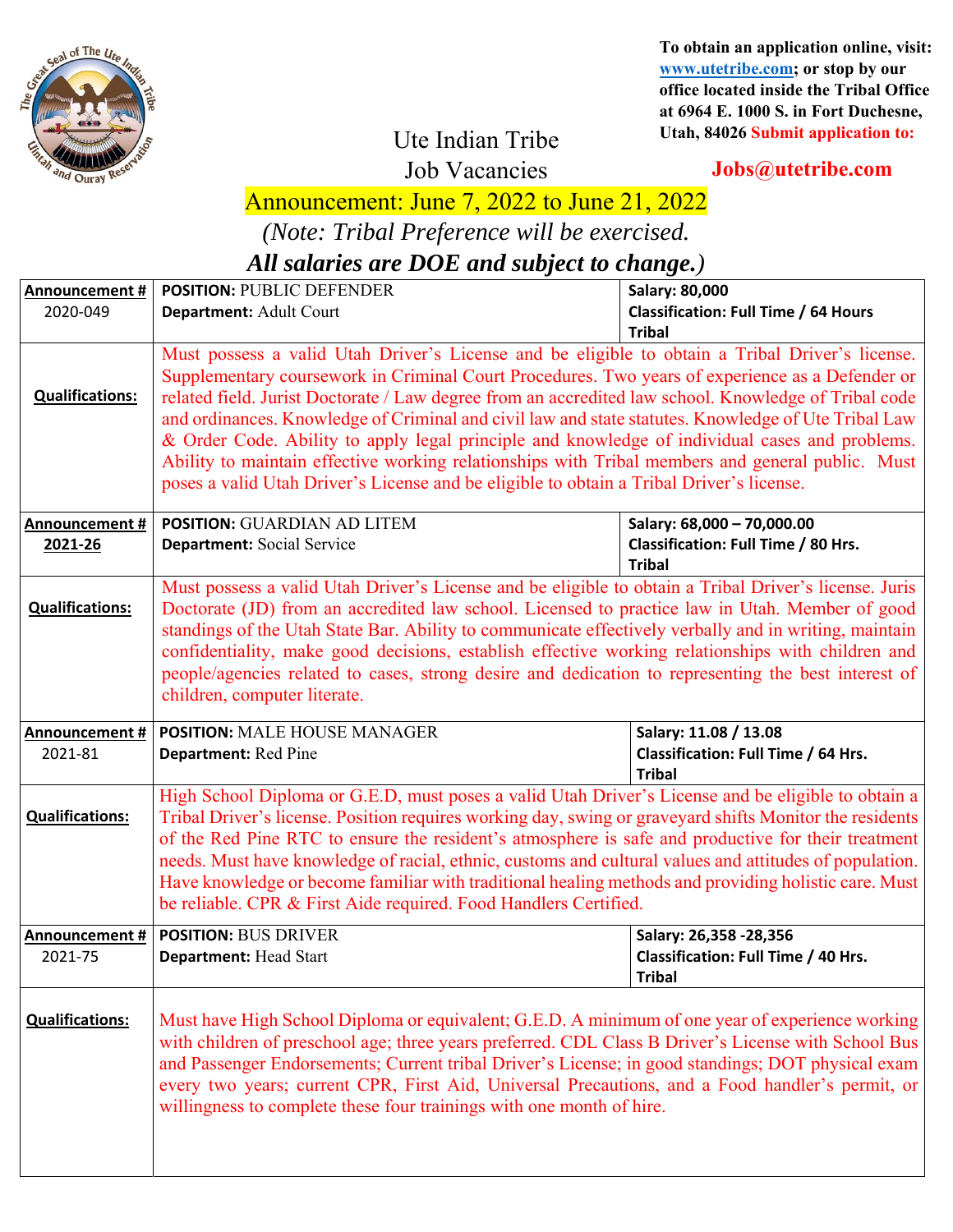| Announcement #                                      | <b>POSITION: COOK</b>                                                                                                                                                                                                                                                                                                                                                                                                                                                                                                                                                                                                                                                                                                                                                                                                                                                                                                                                                                                                                                                                                                                                                                                                                                                                                                                                                                                | Salary: 17,584.00 - 19,584.00                                                                                    |
|-----------------------------------------------------|------------------------------------------------------------------------------------------------------------------------------------------------------------------------------------------------------------------------------------------------------------------------------------------------------------------------------------------------------------------------------------------------------------------------------------------------------------------------------------------------------------------------------------------------------------------------------------------------------------------------------------------------------------------------------------------------------------------------------------------------------------------------------------------------------------------------------------------------------------------------------------------------------------------------------------------------------------------------------------------------------------------------------------------------------------------------------------------------------------------------------------------------------------------------------------------------------------------------------------------------------------------------------------------------------------------------------------------------------------------------------------------------------|------------------------------------------------------------------------------------------------------------------|
| 2021-40                                             | Department: Head Start                                                                                                                                                                                                                                                                                                                                                                                                                                                                                                                                                                                                                                                                                                                                                                                                                                                                                                                                                                                                                                                                                                                                                                                                                                                                                                                                                                               | <b>Classification: Full Time / 72 Hrs.</b>                                                                       |
|                                                     |                                                                                                                                                                                                                                                                                                                                                                                                                                                                                                                                                                                                                                                                                                                                                                                                                                                                                                                                                                                                                                                                                                                                                                                                                                                                                                                                                                                                      |                                                                                                                  |
| <b>Qualifications:</b><br>Announcement #<br>2022-14 | Must have High School Diploma or equivalent; G.E.D. Current Food Handler's Permit; medical<br>examination denoting good mental and physical health; clearance on required TB testing; current CPR,<br>First Aid, Universal Precautions, or willingness to complete theses trainings one month of hire.<br>Previous experience in a large-scale food production operation; Food Manager Certification. Serve<br>meals to classrooms so that children can implement family style service. Plan work schedule so that<br>food production flows smoothly and ensure that meals are prepared on schedule. Performs other tasks<br>deemed necessary by the Food service coordinator, Health and Safety Specialist and/or Director.<br><b>POSITION: CONSERVATION OFFICER</b><br>Department: Fish & Wildlife                                                                                                                                                                                                                                                                                                                                                                                                                                                                                                                                                                                                 | Tribal - 26 pay periods<br>Salary: 40,000.00 - 42,000.00<br>Classification: Full Time / 64 Hrs.<br><b>Tribal</b> |
| <b>Qualifications:</b>                              | Must possess a valid Utah Driver's License and be eligible to obtain a Tribal Driver's license. Must<br>have High School Diploma or equivalent; G.E.D. Must be 21 years of age or older. Must possess a<br>Valid Utah Driver's License, preferably Class C and able to obtain a Tribal Driver Licenses. Will be<br>required to attend Conservation Enforcement Academy and/or acceptable law enforcement training<br>(Category 1, Full-time Wildlife Officer Status). Mandatory within 1 year of employment. If for any<br>physical or academic reason the conservation officer attends and fails to complete the aforementioned<br>academy training (Sec #3), he/she will be given one more opportunity to complete the academy within<br>one year of the previous failure. If the conservation officer fails to complete the academy training the<br>second time for any reason, he/she will be terminated from his/her position as conservation officer<br>with the Ute Tribe Fish and Wildlife Department. Individuals must be a high moral character; have<br>ability to work in stress situations; have capacity for effective public relations; be honest, trustworthy<br>and possess sound judgement. Will be expected to conduct themselves in a manner becoming an officer<br>of the law and in accordance with department Code of Ethics, policies and standards both on and off<br>duty. |                                                                                                                  |
| Announcement #<br>2022-21                           | POSITION: CRIMINAL CLERK<br><b>Department: Adult Courts</b>                                                                                                                                                                                                                                                                                                                                                                                                                                                                                                                                                                                                                                                                                                                                                                                                                                                                                                                                                                                                                                                                                                                                                                                                                                                                                                                                          | Wage: Prob. \$16.82 After Prob: \$18.02<br>Classification: Full Time / 64 Hrs.                                   |
| <b>Qualifications:</b>                              | <b>Tribal</b><br>High School graduate, Associates preferred. 1-year experience. Ute Language a plus. Working<br>knowledge or experience of legal and court terminology, court practices, procedures, organization and<br>jurisdictional requirements. Standard record keeping and office practices. Proper use of grammar,<br>spelling and punctuation. Attentive to detail. Must qualify for a Tribal Driver's License.                                                                                                                                                                                                                                                                                                                                                                                                                                                                                                                                                                                                                                                                                                                                                                                                                                                                                                                                                                             |                                                                                                                  |
| <b>Announcement #</b><br>2022-41                    | POSITION: SEASONAL WILDLIFE TECHNICIAN<br>Department: F&W Big Game Enhancement                                                                                                                                                                                                                                                                                                                                                                                                                                                                                                                                                                                                                                                                                                                                                                                                                                                                                                                                                                                                                                                                                                                                                                                                                                                                                                                       | <b>Wage: 15.00</b><br>Classification: Full Time / 64 Hrs.<br><b>Tribal / Seasonal</b>                            |
| <b>Qualifications:</b>                              | Must have High School Diploma or equivalent; G.E.D. Must possess a valid Utah Driver's License and be<br>eligible to obtain a Tribal Driver's license. Experience in wildlife or related natural resource field. College<br>education in science related field is preferable. Must be 21 years of age or older. Must be physically fit. Must<br>not be restricted from owning or possessing or otherwise restricted from firearms. Must not have been convicted<br>of a felony or domestic violence.                                                                                                                                                                                                                                                                                                                                                                                                                                                                                                                                                                                                                                                                                                                                                                                                                                                                                                 |                                                                                                                  |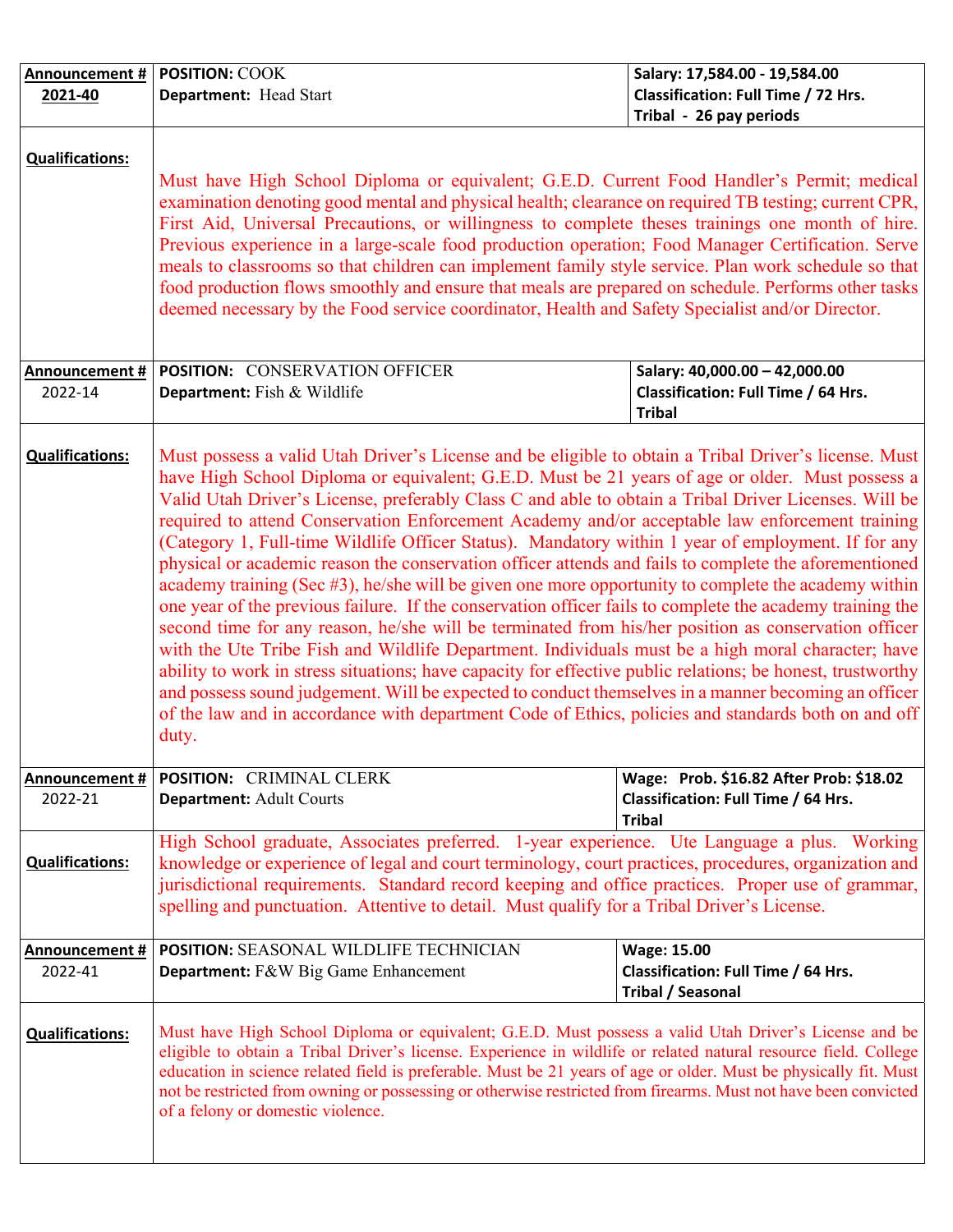| Announcement #            | POSITION: PUBLIC SAFETY DISPATCH                                                                                                                                                                                                                                                                                                                                                                                                                                                                                                                                                                                                                                                                                      | Wage: 13.94 / 14.90                                                         |
|---------------------------|-----------------------------------------------------------------------------------------------------------------------------------------------------------------------------------------------------------------------------------------------------------------------------------------------------------------------------------------------------------------------------------------------------------------------------------------------------------------------------------------------------------------------------------------------------------------------------------------------------------------------------------------------------------------------------------------------------------------------|-----------------------------------------------------------------------------|
| 2022-44                   | <b>Department:</b> BIA / OJS Law Enforcement                                                                                                                                                                                                                                                                                                                                                                                                                                                                                                                                                                                                                                                                          | Classification: Full Time / 80 + Hrs.<br>Grant                              |
|                           |                                                                                                                                                                                                                                                                                                                                                                                                                                                                                                                                                                                                                                                                                                                       |                                                                             |
| <b>Qualifications:</b>    |                                                                                                                                                                                                                                                                                                                                                                                                                                                                                                                                                                                                                                                                                                                       |                                                                             |
|                           | Must be a high school graduate or GED equivalent. Practical knowledge of standardized Law<br>Enforcement Telecommunication systems. Knowledge of the Privacy Act. Sill in interacting<br>effectively and professionally with the public, supervisor and co-workers. Knowledge of Federal                                                                                                                                                                                                                                                                                                                                                                                                                              |                                                                             |
|                           | Communication commission regulations. Dispatcher must possess mental and emotional stability,<br>normal hearing and have no physical or personal impairment. Must clear a criminal background check.<br>High School Diploma or G.E.D, Driver's License. Must pass a BIA Background investigation for<br>BIA Computer System & IMARS access. This position may require travel from the normal duty<br>stations to attend necessary training as required. The employee is required to work rotating shifts,<br>which may include evenings, graveyard shift, weekends, and/or Holidays and/or overtime; if<br>necessary. Required to submit a typing test and pass with minimum of 55-60 wpm. Must be physically<br>fit. |                                                                             |
| Announcement #<br>2022-47 | <b>POSITION: RANGE TECHNICIAN / BISON I</b><br>Department: F&W Big Game Enhancement                                                                                                                                                                                                                                                                                                                                                                                                                                                                                                                                                                                                                                   | Wage: 21.03 / 21.63<br>Classification: Full Time / 64 Hrs.<br><b>Tribal</b> |
|                           | High School Diploma or G.E.D. Must poses a valid Utah Driver's License and be eligible to obtain a Tribal                                                                                                                                                                                                                                                                                                                                                                                                                                                                                                                                                                                                             |                                                                             |
| <b>Qualifications:</b>    | Driver's license. 1 year in supervisory position or 2 years, experience in wildlife management and /or range<br>management is preferable. 2 years of college education in biological science related field is preferable.                                                                                                                                                                                                                                                                                                                                                                                                                                                                                             |                                                                             |
| Announcement #            | <b>POSITION: HATCHERY MANAGER</b>                                                                                                                                                                                                                                                                                                                                                                                                                                                                                                                                                                                                                                                                                     | Wage: 26.44 / 28.84                                                         |
| 2022-50                   | Department: Fish & Wildlife Fisheries                                                                                                                                                                                                                                                                                                                                                                                                                                                                                                                                                                                                                                                                                 | Classification: Full Time / 80 Hrs.<br>Grant                                |
| <b>Qualifications:</b>    | Must have requirement of a Bachelor's Degree in Fisheries, Fish Culture, or closely related field.<br>Minimum of two years' experience as a manager or assistance manager at a fish hatchery.                                                                                                                                                                                                                                                                                                                                                                                                                                                                                                                         |                                                                             |
| <b>Announcement#</b>      | <b>POSITION: HATCHERY TECHNICIAN</b>                                                                                                                                                                                                                                                                                                                                                                                                                                                                                                                                                                                                                                                                                  | Wage: 15.00                                                                 |
| 2022-51                   | Department: F&W Fisheries                                                                                                                                                                                                                                                                                                                                                                                                                                                                                                                                                                                                                                                                                             | Classification: Full Time / 80 Hrs.<br>Grant                                |
| <b>Qualifications:</b>    | Must be a high school graduate or GED equivalent. Must have a minimum of one year's experience at a<br>hatchery. Must be able to work a flexible schedule, including weekends. Work independently, knowledge of<br>working with trailers. Must possess a valid Utah Driver's License and be eligible to obtain a Tribal Driver's<br>license.                                                                                                                                                                                                                                                                                                                                                                          |                                                                             |
| Announcement #            | <b>POSITION: COORDINATOR</b>                                                                                                                                                                                                                                                                                                                                                                                                                                                                                                                                                                                                                                                                                          | Wage: 25.96 / 26.92                                                         |
| 2022-53                   | <b>Department:</b> Water System                                                                                                                                                                                                                                                                                                                                                                                                                                                                                                                                                                                                                                                                                       | Classification: Full Time / 80 Hrs.<br><b>Tribal</b>                        |
| <b>Qualifications:</b>    | Must be a high school graduate or GED equivalent. Must possess a valid Utah Driver's License and be<br>eligible to obtain a Tribal Driver's license. College degree in Engineering, Building Administration or related<br>field; or at least five (5) Years of increasingly responsible experience in public works maintenance and repair<br>at a journey or lead level. Must work well with the public.                                                                                                                                                                                                                                                                                                              |                                                                             |
| Announcement #            | <b>POSITION: STUDENT MENTOR</b>                                                                                                                                                                                                                                                                                                                                                                                                                                                                                                                                                                                                                                                                                       | Wage: DOE                                                                   |
| 2022-55                   | Department: Uintah River High School                                                                                                                                                                                                                                                                                                                                                                                                                                                                                                                                                                                                                                                                                  | Classification: Full Time / 64 Hrs.<br>Grant                                |
| <b>Qualifications:</b>    | Must be a high school graduate or GED equivalent. (Substitute teacher or college experience preferred)<br>Evidence of ability to work effectively with students, parents, staff and community by means of a<br>minimum of three letters of recommendation. Possess high school math skills and reading skills.                                                                                                                                                                                                                                                                                                                                                                                                        |                                                                             |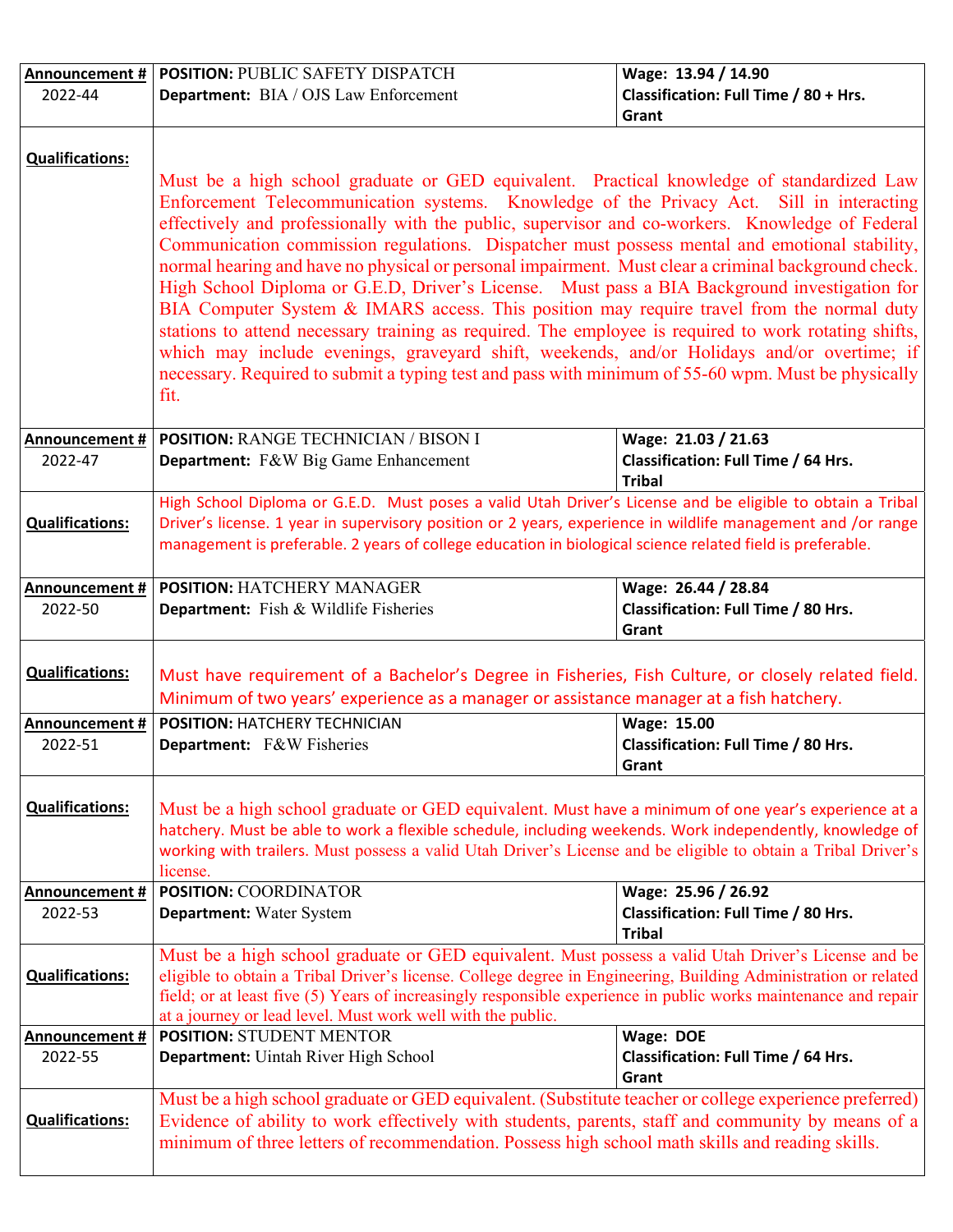| Announcement #         | <b>POSITION: SECURITY OFFICER</b>                                                                                                                                                                                           | Wage: 18.02 / 19.23                        |  |
|------------------------|-----------------------------------------------------------------------------------------------------------------------------------------------------------------------------------------------------------------------------|--------------------------------------------|--|
| 2022-57                | <b>Department: Security</b>                                                                                                                                                                                                 | Classification: Full Time / 64 Hrs.        |  |
|                        | <b>Tribal</b>                                                                                                                                                                                                               |                                            |  |
|                        | High School Diploma or G.E.D. Must possess a valid Utah Driver's License and be eligible to obtain a                                                                                                                        |                                            |  |
| <b>Qualifications:</b> | Tribal Driver's license. Some experience in police or security field. Must be willing to work various shifts,                                                                                                               |                                            |  |
|                        | holidays or as needed. Required to maintain flexible work schedule in order to accommodate weekend, evening                                                                                                                 |                                            |  |
|                        | shifts, holidays or as needed. Excellent supervisory skills. The Security Officer main objective is to protect all                                                                                                          |                                            |  |
|                        | tribal property, employees, and equipment from a variety of hazards such as damaged property, unsafe work                                                                                                                   |                                            |  |
|                        | behavior, criminal activity, and to report unusual or suspicious activity.                                                                                                                                                  |                                            |  |
|                        |                                                                                                                                                                                                                             |                                            |  |
| Announcement #         | <b>POSITION: SECURITY OFFICER SUPERVISOR</b>                                                                                                                                                                                | Wage: 21.03 / 22.23                        |  |
| 2022-58                | <b>Department: Security</b>                                                                                                                                                                                                 | Classification: Full Time / 64 Hrs.        |  |
|                        |                                                                                                                                                                                                                             | Grant                                      |  |
|                        | High School Diploma or G.E.D. Some experience in police or security field. Must possess a valid Utah Driver's                                                                                                               |                                            |  |
| <b>Qualifications:</b> | License and be eligible to obtain a Tribal Driver's license. Must be willing to work various shifts, holidays or                                                                                                            |                                            |  |
|                        | as needed.                                                                                                                                                                                                                  |                                            |  |
| <b>Announcement #</b>  | <b>POSITION: OUTREACH DRIVER (2) POSITIONS</b>                                                                                                                                                                              | Wage: 15.02 / 15.62                        |  |
| 2022-59                | Department: Senior Citizens                                                                                                                                                                                                 | Classification: Full Time / 64 Hrs.        |  |
|                        |                                                                                                                                                                                                                             | <b>Tribal</b>                              |  |
|                        | High School Diploma or G.E.D. Some experience in police or security field. Must possess a valid Utah Driver's                                                                                                               |                                            |  |
| <b>Qualifications:</b> | License and be eligible to obtain a Tribal Driver's license. Must have a Food Handlers Permit. Must work well                                                                                                               |                                            |  |
|                        | with the public. Must be familiar with services offered by local agencies in the community. Must be culturally                                                                                                              |                                            |  |
|                        | sensitive to the traditional health concepts, practices and beliefs of the Ute and other federally recognized tribal                                                                                                        |                                            |  |
|                        | members living on the Ute Indian Reservation.                                                                                                                                                                               |                                            |  |
|                        |                                                                                                                                                                                                                             |                                            |  |
| Announcement #         | POSITION: SPECIALIST LAW ENFORCEMENT<br>Wage: 31.85 / 33.05                                                                                                                                                                 |                                            |  |
| 2022-60                | Department: SORNA                                                                                                                                                                                                           | Classification: Full Time / 64 Hrs.        |  |
|                        |                                                                                                                                                                                                                             | <b>Tribal</b>                              |  |
|                        |                                                                                                                                                                                                                             |                                            |  |
| <b>Qualifications:</b> | Bachelor Degree in criminal justice preferred. Two (2) years law enforcement or an equivalent combination of                                                                                                                |                                            |  |
|                        | education and experience. Three years' experience in management or an equivalent combination of training<br>and experience. Must possess a valid Utah Driver's License and be eligible to obtain a Tribal Driver's license. |                                            |  |
|                        |                                                                                                                                                                                                                             |                                            |  |
| Announcement #         | <b>POSITION: DIRECTOR</b>                                                                                                                                                                                                   | Wage: 35.57 / 37.50                        |  |
| 2022-62                | Department: UTERO                                                                                                                                                                                                           | <b>Classification: Full Time / 64 Hrs.</b> |  |
|                        |                                                                                                                                                                                                                             | <b>Tribal</b>                              |  |
|                        |                                                                                                                                                                                                                             |                                            |  |
| <b>Qualifications:</b> | Must have Associates or Bachelor's degree; and/or minimum of five (5) years or more of relevant                                                                                                                             |                                            |  |
|                        | oil/gas employment history or five (5) years or more experience specific to job description preferred.                                                                                                                      |                                            |  |
|                        | Must be available on call beyond normal working hours. Must possess a valid Utah Driver's License and                                                                                                                       |                                            |  |
|                        | be eligible to obtain a Tribal Driver's license.                                                                                                                                                                            |                                            |  |
|                        |                                                                                                                                                                                                                             |                                            |  |
| Announcement #         | <b>POSITION: DIRECTOR</b>                                                                                                                                                                                                   | Wage: 25.84 / 27.04                        |  |
| 2022-63                | Department: Recreation                                                                                                                                                                                                      | Classification: Full Time / 64 Hrs.        |  |
|                        |                                                                                                                                                                                                                             | <b>Tribal</b>                              |  |
|                        |                                                                                                                                                                                                                             |                                            |  |
| <b>Qualifications:</b> | Bachelor's degree in physical Education / Recreation or related field. One (1) year of experience                                                                                                                           |                                            |  |
|                        | working with the general public and one (1) year of increasingly responsible work in the area of                                                                                                                            |                                            |  |
|                        | prevention, recreation or organizing activities. Or Any equivalent combination of education or                                                                                                                              |                                            |  |
|                        |                                                                                                                                                                                                                             |                                            |  |
|                        | experience. Must possess a valid Utah Driver's License and be eligible to obtain a Tribal Driver's license.                                                                                                                 |                                            |  |
|                        |                                                                                                                                                                                                                             |                                            |  |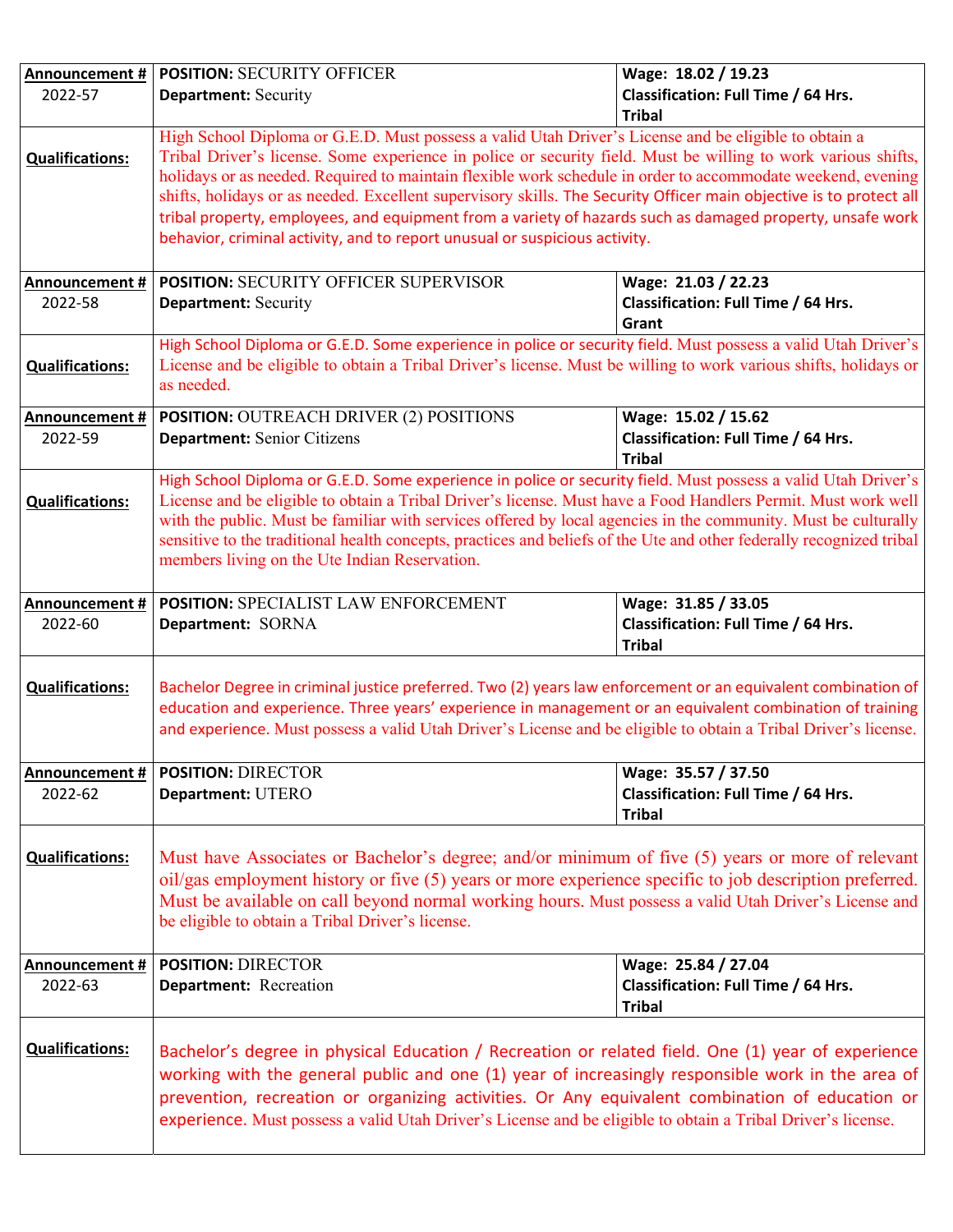| Announcement #            | <b>POSITION: DIRECTOR</b>                                                                                                                                                                                                                                                                                                                                                                                                                                                                                                                                                         | Wage: DOE                                                                  |
|---------------------------|-----------------------------------------------------------------------------------------------------------------------------------------------------------------------------------------------------------------------------------------------------------------------------------------------------------------------------------------------------------------------------------------------------------------------------------------------------------------------------------------------------------------------------------------------------------------------------------|----------------------------------------------------------------------------|
| 2022-64                   | Department: Mineral Revenue                                                                                                                                                                                                                                                                                                                                                                                                                                                                                                                                                       | Classification: Full Time / 80 Hrs.<br><b>Tribal</b>                       |
| <b>Qualifications:</b>    | Minimum of Bachelor's Degree in Accounting. At least (4) years accounting experience in Auditing<br>and Accounting. At least three years of supervisory / managerial experience is desirable. Must possess<br>a valid Utah Driver's License and be eligible to obtain a Tribal Driver's license.                                                                                                                                                                                                                                                                                  |                                                                            |
| Announcement #<br>2022-65 | <b>POSITION: WHITEROCKS LAUNDROMAT</b><br>Department: Maintenance                                                                                                                                                                                                                                                                                                                                                                                                                                                                                                                 | Wage: DOE<br>Classification: Full Time / 32 Hrs.<br><b>Tribal</b>          |
| <b>Qualifications:</b>    | Must be able to obtain a Tribal License. Cleans, maintains and stores tools and equipment. Maintains<br>work schedules and cleaning reports monthly. Shovels snow, mows grass, maintains outside of<br>building and inside. Performs a variety of laundromat cleaning duties and a routine. Able to lift 50<br>pounds or more.                                                                                                                                                                                                                                                    |                                                                            |
| Announcement #<br>2022-66 | <b>POSITION: SCIENCE TEACHER</b><br><b>Department:</b> Uintah River High School                                                                                                                                                                                                                                                                                                                                                                                                                                                                                                   | Wage: DOE<br>Classification: Full Time / 80 Hrs.<br>Grant                  |
| <b>Qualifications:</b>    | Bachelor's degree from an accredited institution with a science degree. Copy of Utah certification or<br>a letter of eligibility. Copy of Utah certification or a letter of eligibility from the Certification Office at<br>the Utah State Office of Education in area of specialization and in which you seek employment and<br>provide a copy of such certification; Evidence of ability to work effectively with children, parents,<br>staff and community by means of a minimum of three letter of recommendation, at least one of<br>which must be from a direct supervisor; |                                                                            |
| 2022-67                   | Announcement #   POSITION: CHILD PROTECTION SERVICE<br><b>Department:</b> Ute Family Service                                                                                                                                                                                                                                                                                                                                                                                                                                                                                      | Wage: 26.38 / 27.34<br><b>Classification: Full Time / 40 Hrs.</b><br>Grant |
| <b>Qualifications:</b>    | Requires a Bachelor's Degree in a related human service field (Social Work, Human Services,<br>Sociology, Psychology, Family & Child Development, Counseling, Gerontology, or Guidance<br>Counseling) or a Bachelor's Degree in any field; and 1 year of CPS investigative experience.                                                                                                                                                                                                                                                                                            |                                                                            |
| Announcement #<br>2022-68 | <b>POSITION: EPA GAP COORDINATOR</b><br>Department: Natural resource / EPA GAP                                                                                                                                                                                                                                                                                                                                                                                                                                                                                                    | Wage: 20.43 / 22.00<br>Classification: Full Time / 32 Hrs.<br>Grant        |
| <b>Qualifications:</b>    | High School diploma or GED. College degree in Environmental field preferred. Have at least two<br>years, experience managing grant programs. Working knowledge of EPA policy and procedure<br>strongly recommended. Background in the environmental field strongly recommended. Background<br>in solid / hazardous waste strongly recommended.                                                                                                                                                                                                                                    |                                                                            |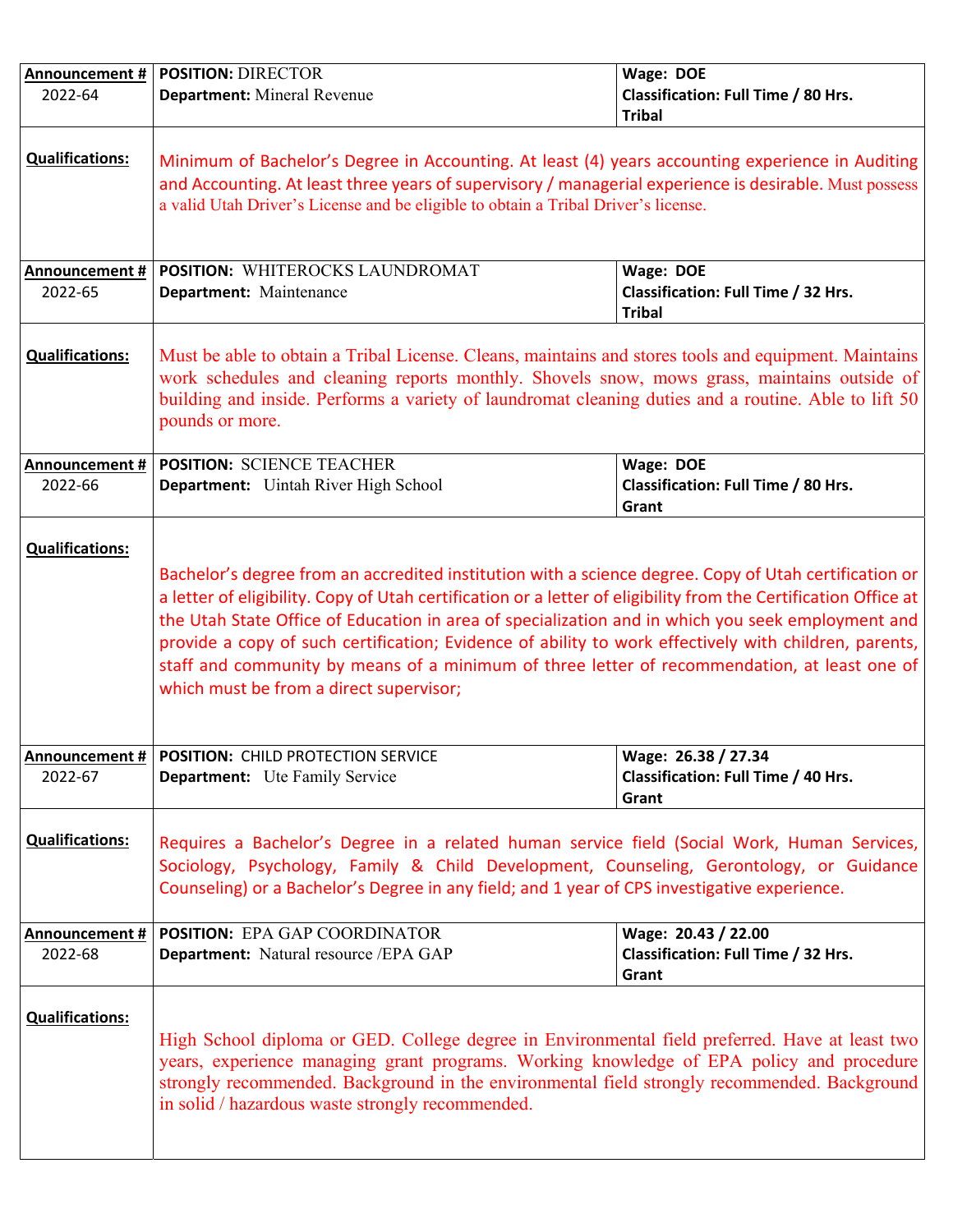| Announcement #         | POSITION: BROWNSFIELD COORDINATOR                                                                                                                                                                                        | Wage: 25.24 / 26.72                                  |
|------------------------|--------------------------------------------------------------------------------------------------------------------------------------------------------------------------------------------------------------------------|------------------------------------------------------|
| 2022-69                | <b>Department: Natural Resource</b>                                                                                                                                                                                      | Classification: Full Time / 32 Hrs.                  |
|                        |                                                                                                                                                                                                                          | Grant                                                |
|                        | High School diploma or GED. Must possess a valid Utah Driver's License and be eligible to obtain a Tribal                                                                                                                |                                                      |
| <b>Qualifications:</b> | Driver's license. Additional degrees and or certification in environmental field, grants, and accounting preferred.                                                                                                      |                                                      |
|                        | Must have experience in accounting and or bookkeeping. Must have experience working with grants programs.                                                                                                                |                                                      |
| Announcement #         | <b>POSITION: RANGER (2) POSITIONS</b>                                                                                                                                                                                    | Wage: 19.83 / 21.03                                  |
| 2022-70                | Department: Natural Resource                                                                                                                                                                                             | Classification: Full Time / 32 Hrs.                  |
|                        |                                                                                                                                                                                                                          | <b>Tribal</b>                                        |
|                        | High School diploma or GED. Have at least 2 years or experience in Natural Resource field. Must be                                                                                                                       |                                                      |
| <b>Qualifications:</b> | proficient with Computers / GPS Equipment / Software, calculators and measurement devices. Must                                                                                                                          |                                                      |
|                        | possess a valid Utah Driver's License and be eligible to obtain a Tribal Driver's license.                                                                                                                               |                                                      |
|                        |                                                                                                                                                                                                                          |                                                      |
| Announcement #         | <b>POSITION: LAND USE ASSIGNMENT CLERK</b>                                                                                                                                                                               | Wage: 19.23 / 20.43                                  |
| 2022-71                | <b>Department: Natural Resource</b>                                                                                                                                                                                      | Classification: Full Time / 32 Hrs.<br><b>Tribal</b> |
|                        |                                                                                                                                                                                                                          |                                                      |
| <b>Qualifications:</b> | High School Diploma or GED. Two year's clerical experience. Strong knowledge of computers and<br>good keyboarding skills, familiar with Microsoft Office Suite, Google earth, and ArcGIS. Familiar                       |                                                      |
|                        | with reading and writing legal descriptions and interpreting maps. Knowledge of standard clerical                                                                                                                        |                                                      |
|                        | practices and methods.                                                                                                                                                                                                   |                                                      |
| Announcement #         | POSITION: COMMUNITY PREVENTION SPECIALIST                                                                                                                                                                                | Wage: 19.23 /20.67                                   |
| 2022-73                | <b>Department:</b> Painted Horse Diabetes Prevention Program                                                                                                                                                             | Classification: Full Time / 32 Hrs.                  |
|                        |                                                                                                                                                                                                                          | Grant                                                |
|                        | High School diploma or GED. Bachelor's degree in health related field preferred. Must be willing to                                                                                                                      |                                                      |
| <b>Qualifications:</b> | learn about diabetes prevention and intervention. Must demonstrate and ability to interact in                                                                                                                            |                                                      |
|                        | collaborative environments. Must have excellent interpersonal skills and be self-motivated.                                                                                                                              |                                                      |
|                        |                                                                                                                                                                                                                          |                                                      |
|                        |                                                                                                                                                                                                                          |                                                      |
| Announcement #         | <b>POSITION: CEO</b>                                                                                                                                                                                                     | Wage: DOE                                            |
| 2022-74                | Department: Ute Enterprise                                                                                                                                                                                               | Classification: Full Time / 80 Hrs.                  |
|                        |                                                                                                                                                                                                                          |                                                      |
| <b>Qualifications:</b> | Bachelor's degree in Accounting or related field. Must have CPA certification and credentials. Must<br>possess a valid Utah Driver's License and be eligible to obtain a Tribal Driver's license. Must have an excellent |                                                      |
|                        | command of the English language both written and oral. Knowledge in Microsoft Office (Word, Excel, Great                                                                                                                 |                                                      |
|                        | Plains, Power Point, Outlook.) Must have extensive knowledge in accounting, marketing and sales with a vesion                                                                                                            |                                                      |
|                        | to develop new business. Work in a fast pace, deal with stressful situations.                                                                                                                                            |                                                      |
|                        |                                                                                                                                                                                                                          |                                                      |
| Announcement #         | <b>POSITION: DIRECTOR</b>                                                                                                                                                                                                | Wage: DOE                                            |
| 2022-75                | Department: Ute Enterprise                                                                                                                                                                                               | <b>Classification: Full Time /80 Hrs.</b>            |
|                        |                                                                                                                                                                                                                          |                                                      |
|                        |                                                                                                                                                                                                                          |                                                      |
| <b>Qualifications:</b> | Bachelor's degree / Advanced Degree preferred from an accredited college or university in Business                                                                                                                       |                                                      |
|                        | Administration or Business related field. Must have at least five years of experience in managing                                                                                                                        |                                                      |
|                        | government / Tribal activities, must have supervisory skills and experience.                                                                                                                                             |                                                      |
| Announcement #         | <b>POSITION: CREW BOSS</b>                                                                                                                                                                                               | Wage: 18.32 / 19.53                                  |
| 2022-76                | <b>Department:</b> Building Rehab                                                                                                                                                                                        | Classification: Full Time / 32 Hrs.                  |
|                        |                                                                                                                                                                                                                          | <b>Tribal</b>                                        |
|                        | High School and/or GED. Some knowledge of the hazards and safety rules required in carpentry and                                                                                                                         |                                                      |
| <b>Qualifications:</b> | maintenance tasks. Must have ability to learn the methods, materials and equipment used in                                                                                                                               |                                                      |
|                        | maintenance/carpentry work. Must have a valid Driver's License and able to obtain Tribal Driver's License.                                                                                                               |                                                      |
|                        | Must pass pre-employment drug/alcohol test. Must pass a Criminal Background Check. Must successfully                                                                                                                     |                                                      |
|                        | complete a three, month probationary period during which incumbent will be evaluated for satisfactory<br>performance of typical duties listed                                                                            |                                                      |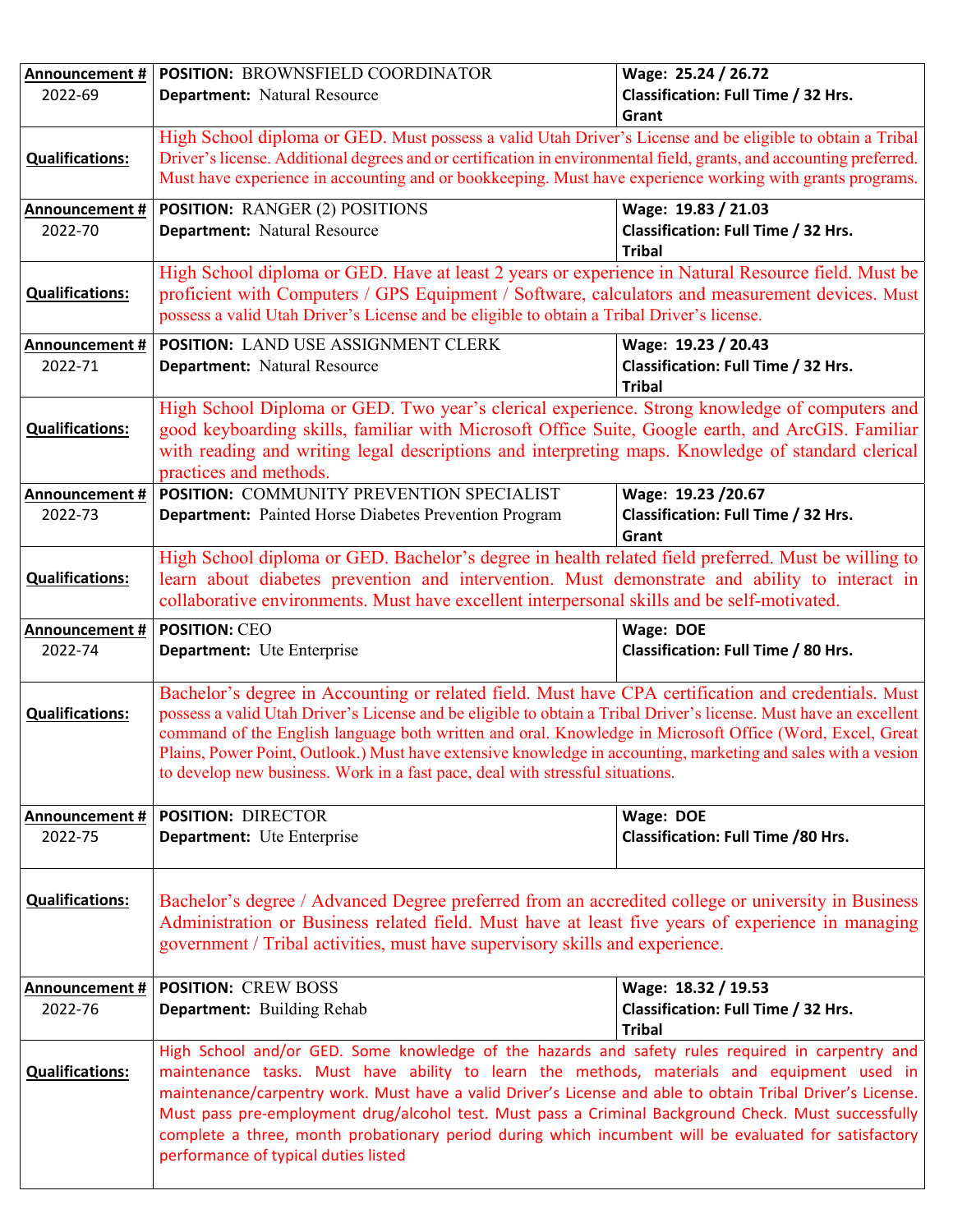| Announcement #         | <b>POSITION: LABORER</b>                                                                                           | Wage: 13.82 / 15.02                                  |
|------------------------|--------------------------------------------------------------------------------------------------------------------|------------------------------------------------------|
| 2022-77                | Department: Building Rehab                                                                                         | Classification: Full Time / 32 Hrs.                  |
|                        |                                                                                                                    | <b>Tribal</b>                                        |
|                        | High School Diploma or G.E.D, Driver's License, must be able to obtain a Tribal License.                           |                                                      |
| <b>Qualifications:</b> | Knowledge of the hazard and safety rules required in maintenance tasks. Ability to learn the methods,              |                                                      |
|                        | materials and equipment used in maintenance type work. Assist other maintenance workers, such as the               |                                                      |
|                        | carpenters, electricians and maintenance as required.                                                              |                                                      |
| <b>Announcement #</b>  | <b>POSITION: TRIBAL COOK</b>                                                                                       | Wage: 15.86 / 16.82                                  |
| 2022-78                | <b>Department:</b> BIA / OJS Law Enforcement                                                                       | Classification: Full Time / 80 + Hrs.                |
|                        |                                                                                                                    | <b>Tribal</b>                                        |
|                        | High School Diploma or G.E.D. Must possess a valid Utah Driver's License and be eligible to obtain a Tribal        |                                                      |
| <b>Qualifications:</b> | Driver's license. Must be able to demonstrate that they have the experience, training and skills to perform the    |                                                      |
|                        | functions to which they will be assigned. They must be able to pass a Federal background check to be able to       |                                                      |
|                        | work in Bureau of Indian Affairs Correctional Facility. Must be physically fit.                                    |                                                      |
| Announcement #         | Wage: 19.50 / 18.02<br><b>POSITION: ALTERNATE DRIVER</b>                                                           |                                                      |
| 2022-79                | <b>Department:</b> Painted Horse Transportation                                                                    | Classification: Full Time / 64 Hrs.<br><b>Tribal</b> |
|                        | Must be a high school graduate or GED equivalent. Must possess a valid Utah Driver's License and be                |                                                      |
| <b>Qualifications:</b> | eligible to obtain a Tribal Driver's license. Must be willing to learn about diabetes prevention and intervention. |                                                      |
|                        | Must demonstrate ability to interact in collaborative environments. Must be able to lift 50 lbs. Must be free from |                                                      |
|                        | injuries that would prohibit job performance. Must aa clean driving record no DUI's. Must have excellent           |                                                      |
|                        | interpersonal skills and be self-motivated Must receive training in CPR, First Aid, Blood borne Pathogens and      |                                                      |
|                        | Defensive Driving.                                                                                                 |                                                      |
| <b>Announcement #</b>  | <b>POSITION: SEASONAL FISHERIES TECHNICIAN</b>                                                                     | Wage: 15.00                                          |
| 2022-80                | Department: F&W Fisheries                                                                                          | Classification: Full Time / 80 + Hrs.                |
|                        |                                                                                                                    | <b>Tribal</b>                                        |
|                        | Must possess a valid Utah Driver's License and be eligible to obtain a Tribal Driver's license. Must be able to    |                                                      |
| <b>Qualifications:</b> | work independently. Work flexible hours, including weekends and holidays. Individual must be able to backup,       |                                                      |
|                        | load and haul trailers. Excellent communication skills. Must have knowledge to record data, write reports and      |                                                      |
|                        | work with the public. Must be physically fit be able to lift and carry over 50 lbs. Must be at least 18 years of   |                                                      |
|                        | age.                                                                                                               |                                                      |

## \_\_\_\_\_\_\_\_\_\_\_\_\_\_\_\_\_\_\_\_\_**Ute Indian Housing Authority**\_\_\_\_\_\_\_\_\_\_\_\_\_\_\_\_\_\_\_\_\_\_\_\_\_\_\_\_

| Announcement #<br>2022-27 | <b>POSITION:</b> DEVELOPMENT & MODERNIZATION MANAGER<br><b>Department:</b> Ute Indian Housing Authority                                                                                                                                                                                                                                         | Wage: \$34.00<br>Classification: Full Time / 80 Hrs.                              |
|---------------------------|-------------------------------------------------------------------------------------------------------------------------------------------------------------------------------------------------------------------------------------------------------------------------------------------------------------------------------------------------|-----------------------------------------------------------------------------------|
| <b>Qualifications:</b>    | Grant<br>A Bachelor's of Science degree in Construction Management or related professional discipline is<br>desirable. An advanced degree in the either Construction related profession discipline is also highly<br>desirable. Must have at least ten (10) to fifteen (15) years of work related experience in the<br>construction profession. |                                                                                   |
| Announcement #<br>2022-28 | <b>POSITION:</b> MAINTENANCE WORKER<br><b>Department:</b> Ute Indian Housing Authority                                                                                                                                                                                                                                                          | Wage: Prob. \$12.00<br><b>Classification: Part Time /80 Hrs.</b><br><b>Tribal</b> |
| <b>Qualifications:</b>    | High School Graduate, F.E.D. or equivalent. Provide building trades' certification in the field of<br>carpentry and/or general building maintenance and home inspection / construction. Or a minimum<br>of five (5) years of experience of skilled level carpentry work.                                                                        |                                                                                   |
| Announcement #<br>2022-29 | <b>POSITION: FOOT PATROL</b><br><b>Department:</b> Ute Indian Housing Authority                                                                                                                                                                                                                                                                 | Wage: \$11.00<br>Classification: Part Time / 64 Hrs.<br>Grant                     |
| <b>Qualifications:</b>    | High School Graduate, G.E.D. or equivalent. A minimum of two (2) years of experience in<br>management position is preferred.                                                                                                                                                                                                                    |                                                                                   |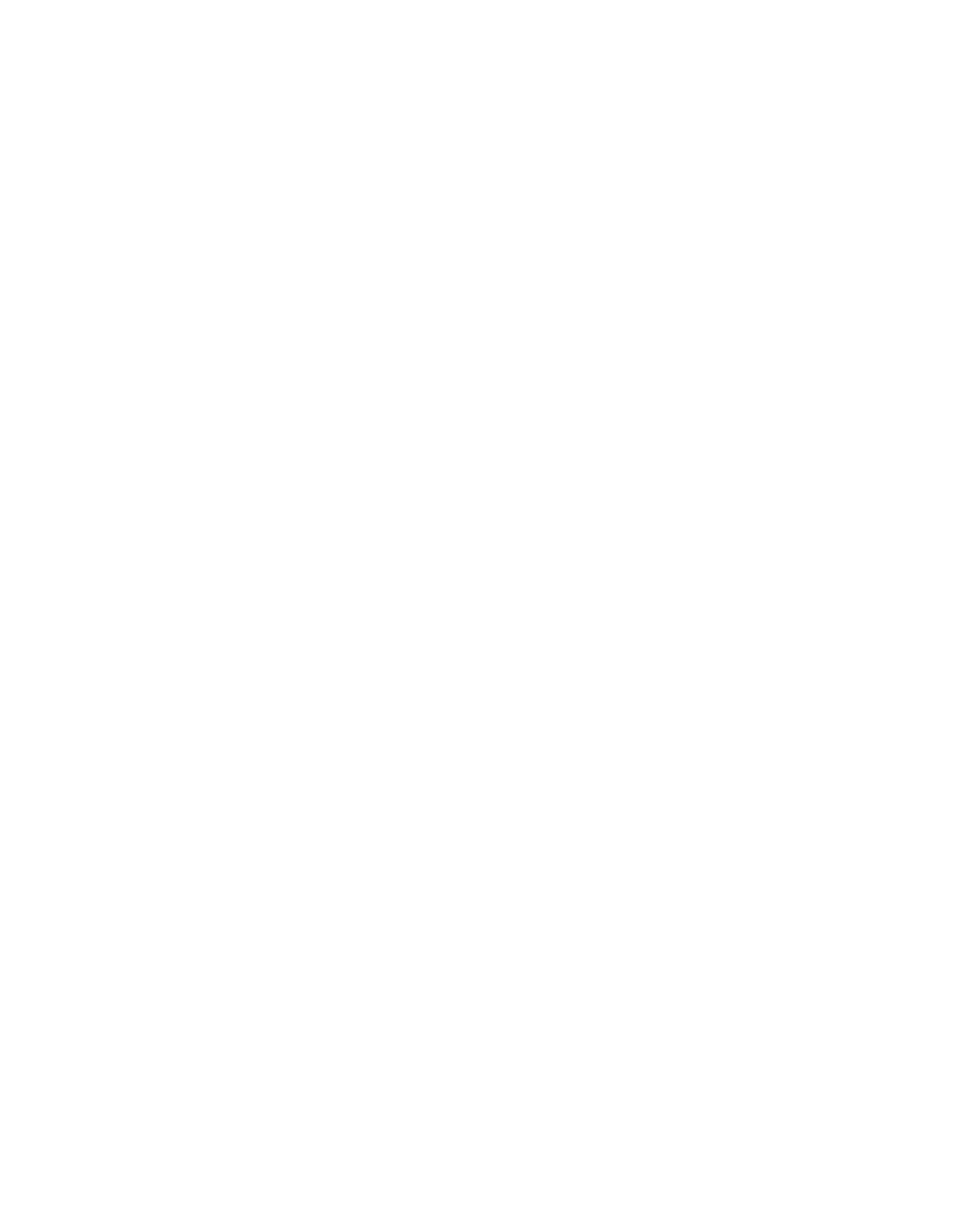## Ute Indian Tribal Enterprise, LLC. Job Vacancies

Announcement: June 7, 2022 to June 21, 2022 *(Note: Tribal Preference will be exercised. All salaries are DOE and subject to change.)* 

**To obtain an application online, visit: www.utetribe.com; or stop by our office located inside the Tribal Office at 6964 E. 1000 S. in Fort Duchesne, Utah, 84026 Submit application to:** 

**Jobs@utetribe.com** 

| Announcement              | <b>Position: CASHIER</b>                                                                                                                                                                                                                                                                                                                                                                                                                                                                                                                                                                                                                     | <b>Salary: 10.00</b>                                   |
|---------------------------|----------------------------------------------------------------------------------------------------------------------------------------------------------------------------------------------------------------------------------------------------------------------------------------------------------------------------------------------------------------------------------------------------------------------------------------------------------------------------------------------------------------------------------------------------------------------------------------------------------------------------------------------|--------------------------------------------------------|
| #:2022-24                 | Department: Myton Ute Petroleum                                                                                                                                                                                                                                                                                                                                                                                                                                                                                                                                                                                                              | Hours per week: 29                                     |
|                           |                                                                                                                                                                                                                                                                                                                                                                                                                                                                                                                                                                                                                                              | <b>Classification: Part time</b>                       |
| <b>Qualifications:</b>    | 1 to 2 year's customer service or cashier experience. Proficient Customer Service, Self - starter<br>with a strong work ethic. Must have a food handler upon hire or be able to get one within 30 days<br>of employment. Tribal Preference in hiring will be exercised. Must be able to handle transactions<br>accurately and responsibly. Ability to stand, walk and lift heavy items, and work with other team<br>members. Clean station and be crossed trained, working throughout the store. Computer and<br>basic math skills. Attention to detail.                                                                                     |                                                        |
| Announcement              | <b>Position: MEAT CUTTER</b>                                                                                                                                                                                                                                                                                                                                                                                                                                                                                                                                                                                                                 | <b>Salary: 13.00</b>                                   |
| #:2022-54                 | <b>Department: Ute Plaza</b>                                                                                                                                                                                                                                                                                                                                                                                                                                                                                                                                                                                                                 | Hours per week: 40<br><b>Classification: Full time</b> |
| <b>Qualifications:</b>    | High School diploma or GED, 2 years' experience in retail meat cutting. Must have food handler's<br>card. Knowledge of USDA and FDA regulations preferred. Must provide his/her own transportation<br>to and from work. Must be able to read, write, understand and communicate as required to<br>perform the essential functions of the job. Must be able to physically work a normal work week.<br>Must be available to work any shift; availability to work any day of the week, including weekends<br>and holidays. Must be able to stand on his/her feet for most of the work shift. Must present a<br>clean, neat physical appearance. |                                                        |
| Announcement<br>#:2022-53 | <b>Position: MEAT WRAPPER</b><br>Salary:11.00<br>Hours per week: 29<br><b>Department: Ute Plaza</b><br><b>Classification: Part time</b>                                                                                                                                                                                                                                                                                                                                                                                                                                                                                                      |                                                        |
| <b>Qualifications:</b>    | High School Diploma or equivalent preferred. Must have food handlers. Experience in meat cutting.<br>Experience in meat department preferred. Must possess a valid Utah Driver's License and be eligible to<br>obtain a Tribal Driver's license. Must be able to read, write, understand and communicate as required to<br>perform the essential functions of the job. Must be able to physically work a normal work week. Flexible<br>schedule which may include days, nights, weekends and holidays                                                                                                                                        |                                                        |
|                           | Announcement   Position: CASHIER                                                                                                                                                                                                                                                                                                                                                                                                                                                                                                                                                                                                             | <b>Salary: 10.00</b>                                   |
| #:2022-33                 | <b>Department: Fort Duchesne Ute Petroleum</b>                                                                                                                                                                                                                                                                                                                                                                                                                                                                                                                                                                                               | Hours per week: 29<br><b>Classification: Part time</b> |
| <b>Qualifications:</b>    | 1 to 2 years' customer service or cashier experience. Proficient Customer Service, Self - starter<br>with a strong work ethic. Must have a food handler upon hire or be able to get one within 30 days<br>of employment. Tribal Preference in hiring will be exercised. Must be able to handle transactions<br>accurately and responsibly. Ability to stand, walk and lift heavy items, and work with other team<br>members. Clean station and be crossed trained, working throughout the store. Computer and<br>basic math skills. Attention to detail.                                                                                     |                                                        |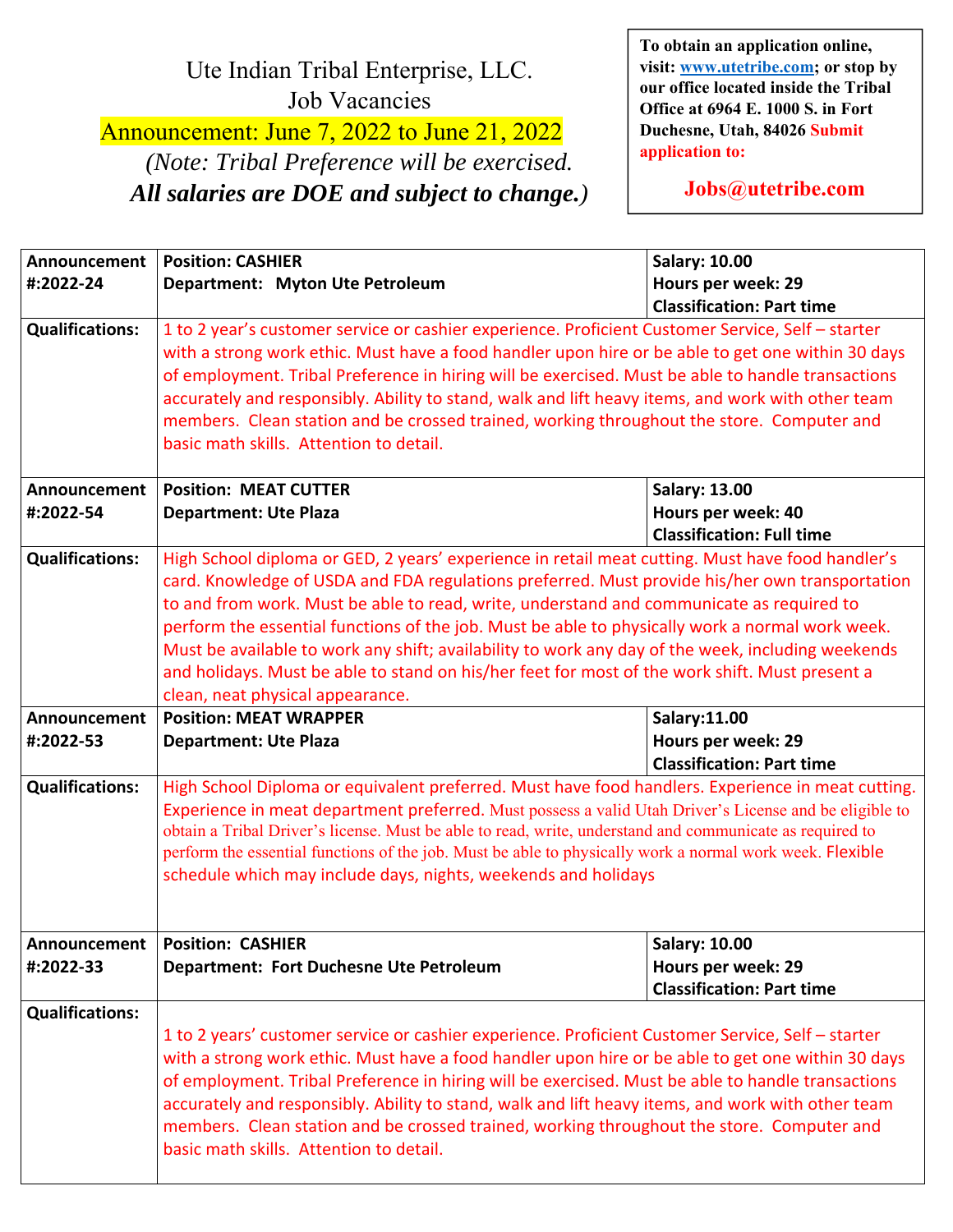| Announcement           | <b>Position: DELI WORKER</b>                                                                                                                                                                           | <b>Salary: 10.00</b>             |
|------------------------|--------------------------------------------------------------------------------------------------------------------------------------------------------------------------------------------------------|----------------------------------|
| #:2022-23              | Department: Myton Ute Petroleum                                                                                                                                                                        | Hours per week: 29               |
|                        | <b>Classification: Part time</b>                                                                                                                                                                       |                                  |
| <b>Qualifications:</b> | Must possess and maintain a current Food Handler's Permit. Must have excellent customer service                                                                                                        |                                  |
|                        | sills. Demonstrates dependability and willingness to comply with carious work schedules. Must be                                                                                                       |                                  |
|                        | able to work on the weekends and Nights. Must be able to lift 50 lbs. and have experience, working                                                                                                     |                                  |
|                        | in a convenience store food service area. Ability to multi task.                                                                                                                                       |                                  |
| Announcement           | <b>Position: BREADMAKER</b>                                                                                                                                                                            | <b>Salary: 10.00</b>             |
| #:2022-36              | <b>Department: Ute Crossing Grill</b>                                                                                                                                                                  | Hours per week: 29               |
|                        |                                                                                                                                                                                                        | <b>Classification: Part time</b> |
| <b>Qualifications:</b> |                                                                                                                                                                                                        |                                  |
|                        | High School Diploma or GED. Must possess and maintain a current Food Handler's Permit. Must                                                                                                            |                                  |
|                        | basic knowledge of cooking skills. Demonstrates dependability and willingness to comply with                                                                                                           |                                  |
|                        | various work shifts. Demonstrates the ability and skills to work well with others. Prepares fry<br>bread, tortillas biscuits and yeast rolls as needed, according recipe ingredients, directions for   |                                  |
|                        | preparation and cooking. Will be required to work days, weekends, holidays, community and Tribal                                                                                                       |                                  |
|                        | events as scheduled.                                                                                                                                                                                   |                                  |
|                        |                                                                                                                                                                                                        |                                  |
| Announcement           | <b>Position: SERVER</b>                                                                                                                                                                                | Salary: $8.00 + tips$            |
| #:2022-56              | <b>Department: Ute Crossing Grill</b>                                                                                                                                                                  | Hours per week: 29               |
|                        |                                                                                                                                                                                                        | <b>Classification: Part time</b> |
| <b>Qualifications:</b> | High School Diploma or GED. Excellent communication skills both written and verbal in English.                                                                                                         |                                  |
|                        | Ability to speak and hear well. Have some familiarity with basic cooking skills. Positive attitude                                                                                                     |                                  |
|                        | about fellow workers and company, Team player. Food handlers card or Serve Safe certificate.<br>Frequently lifts / carries up to 25 pounds, with occasionally up to 50 pounds. Customer service        |                                  |
|                        | and/or restaurant experience. Must hold S.M.A.R.T Card. Must be able to work nights, days                                                                                                              |                                  |
|                        | weekends, holidays community and Tribal events as scheduled.                                                                                                                                           |                                  |
|                        |                                                                                                                                                                                                        |                                  |
| Announcement           | <b>Position: PREP COOK</b>                                                                                                                                                                             | <b>Salary: 10.00</b>             |
| #:2022-55              | <b>Department: Ute Crossing Grill</b>                                                                                                                                                                  | Hours per week: 29               |
|                        |                                                                                                                                                                                                        | <b>Classification: Part time</b> |
| <b>Qualifications:</b> |                                                                                                                                                                                                        |                                  |
|                        | High School Diploma or GED. Possess knowledge of the health, sanitation and safety regulations in                                                                                                      |                                  |
|                        | the kitchen, prep area. High school diploma or equivalent. Must hold and maintain food handler's<br>permit. Previous Prep Cook Experience or training from a culinary school a plus but not necessary. |                                  |
|                        | Willing and able to operate kitchen appliance, machinery, tools. Some knowledge of cleaning                                                                                                            |                                  |
|                        | products. Ability to stay positive and patient under pressure, when dealing with time and accuracy                                                                                                     |                                  |
|                        | for food and job duty deadline.                                                                                                                                                                        |                                  |
|                        |                                                                                                                                                                                                        |                                  |
| Announcement           | <b>Position: LINE COOK</b>                                                                                                                                                                             | <b>Salary: 10.50</b>             |
| #:2022-41              | <b>Department: Ute Crossing Grill</b>                                                                                                                                                                  | Hours per week: 29               |
|                        |                                                                                                                                                                                                        | <b>Classification: Full time</b> |
| <b>Qualifications:</b> | High School Diploma or GED. Possess knowledge of the health, sanitation and safety regulations in                                                                                                      |                                  |
|                        | the line cook station, kitchen and prepping food areas. Must have 2 years of line cooking                                                                                                              |                                  |
|                        | experience. Understanding of various cooking methods, ingredients, equipment and procedures.                                                                                                           |                                  |
|                        | Requires experience in handling all kitchen tools including, knives, ovens and stoves. Energetic and                                                                                                   |                                  |
|                        | highly motivated individual. Ability to stay positive and calm under pressure, when dealing with                                                                                                       |                                  |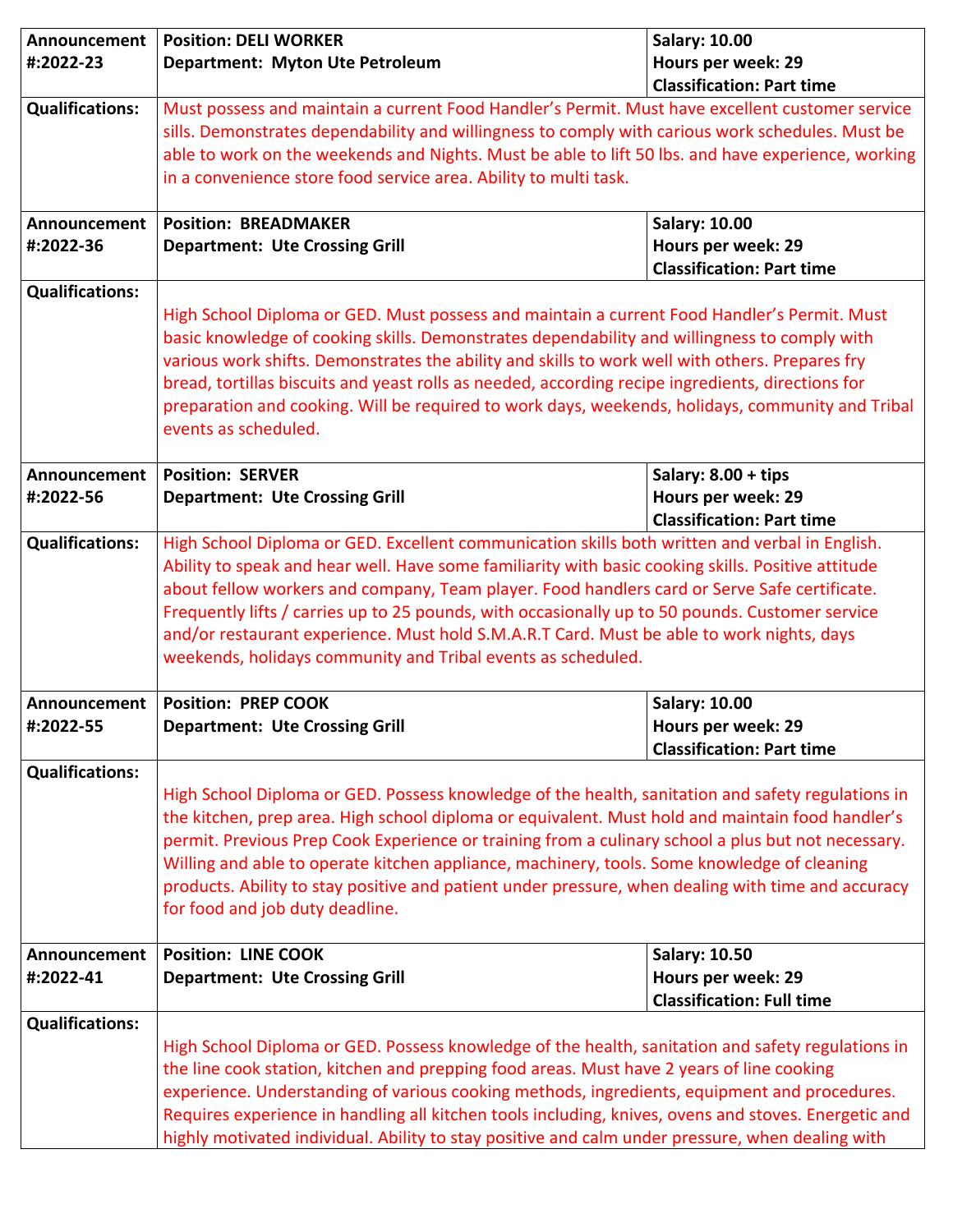|                           | time and Accuracy for food and job duty deadline. Must hold and maintain a Food Handlers<br>Certificate and/or a Serve Safe Certification.                                                                                                                                                                                                                                                                                                                                                                                                                                                |                                                                                 |
|---------------------------|-------------------------------------------------------------------------------------------------------------------------------------------------------------------------------------------------------------------------------------------------------------------------------------------------------------------------------------------------------------------------------------------------------------------------------------------------------------------------------------------------------------------------------------------------------------------------------------------|---------------------------------------------------------------------------------|
| Announcement<br>#:2022-42 | <b>Position: DISHWASHER</b><br><b>Department: Ute Crossing Grill</b>                                                                                                                                                                                                                                                                                                                                                                                                                                                                                                                      | <b>Salary: 8.50</b><br>Hours per week: 29<br><b>Classification: Full time</b>   |
| <b>Qualifications:</b>    | Ensure the kitchen is clean, well maintained and organized at all times. Ensure floors are dry and<br>clean at all times. Sort and rinse dirty dishes, glass, tableware. Wash, wipe, sort, stack and store<br>cleaned items organize, sanitized in a safe manner. Inventory freight, date and rotate stock during<br>shift. Must be physically fit. Will be required to work all shifts including days, nights, swing,<br>weekend and holidays, when scheduled. Especially during surrounding, community and Tribal<br>events. Must possess and maintain a current Food Handler's Permit. |                                                                                 |
| Announcement<br>#:2022-43 | <b>Position: SHOP HAND</b><br><b>Department: UOWS</b>                                                                                                                                                                                                                                                                                                                                                                                                                                                                                                                                     | Salary: 16.34 / 17.00<br>Hours per week: 80<br><b>Classification: Full time</b> |
| <b>Qualifications:</b>    | High School Diploma or GED, must possess a valid Utah State Driver's license clean driving record<br>and Class A CDL and qualify for a Ute Tribe Driver's License. Two years of shop maintenance<br>experience preferred. Must be able to prioritize and handle multiple tasks. Must have a working<br>knowledge of heavy equipment and trucks in particular. Good oral communications skills.                                                                                                                                                                                            |                                                                                 |
| Announcement<br>#:2022-44 | <b>Position: CASHIER</b><br><b>Department: Ute Plaza</b>                                                                                                                                                                                                                                                                                                                                                                                                                                                                                                                                  | <b>Salary: 10.00</b><br>Hours per week: 29<br><b>Classification: Part time</b>  |
| <b>Qualifications:</b>    | High school or GED, Proficient Customer Service, Self-starter with a strong work ethic<br>1 to 2 year's customer service or cashier experience. Ability to handle transactions accurately and<br>responsibly. High level of energy with strong customer service skills. Basic math and computer<br>skills. Ability to stand, walk and lift heavy items, and work with other team members. Attention to<br>detail. Ability to handle money accurately and operate a cash register/POS machine.                                                                                             |                                                                                 |
| Announcement<br>#:2022-45 | <b>Position: STOCKER</b><br>Department: Ute Plaza                                                                                                                                                                                                                                                                                                                                                                                                                                                                                                                                         | <b>Salary: 10.00</b><br>Hours per week: 29<br><b>Classification: Full time</b>  |
| <b>Qualifications:</b>    | Retail stocking experience preferred. Must provide his/her own transportation to and from work.<br>Must be able to read, write, understand and communicate as required to perform the essential<br>functions of the job. Demonstrate ability to complete assignments in a reasonable time as<br>determined by the Department ability to complete assignments in a reasonable time as<br>determined by the Department lead or store manager. Must be physically fit to work a normal<br>work week.                                                                                         |                                                                                 |
| Announcement<br>#:2022-47 | <b>Position: PM STOCKER</b><br>Department: FORT DUCHESNE UTE PETROLEUM                                                                                                                                                                                                                                                                                                                                                                                                                                                                                                                    | Salary: 10.50 / 10.75<br>Hours per week: 29<br><b>Classification: Part time</b> |
| <b>Qualifications:</b>    | High school or GED, Proficient Customer Service, Self-starter with a strong work ethic<br>1 to 2 year's customer service or cashier experience. Ability to handle transactions accurately and<br>responsibly. High level of energy with strong customer service skills. Basic math and computer<br>skills. Ability to stand, walk and lift heavy items, and work with other team members. Attention to<br>detail. Ability to handle money accurately and operate a cash register/POS machine.                                                                                             |                                                                                 |